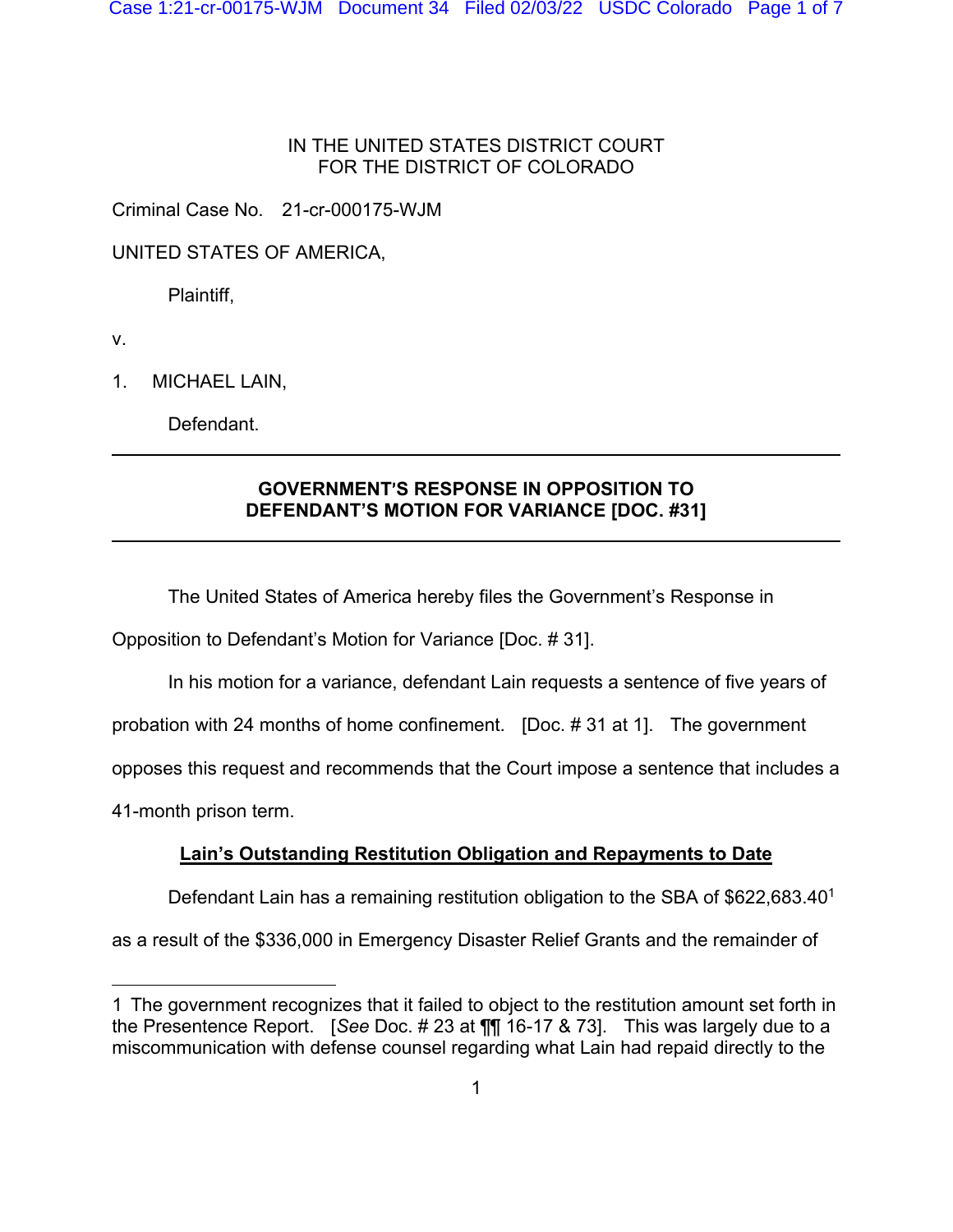\$286,683.40 in Paycheck Protection Program loans that he received. **On February 2, 2022, counsel for both the government and defense conferred and agreed that \$622,683.40 was the correct amount the Court should order in restitution.**

 Because the grants were not intended to be repaid under the EIDL program, and because Lain successfully applied for \$286,683.40 of the PPP loans to be forgiven, the SBA's internal accounting prevented a direct repayment toward these obligations and a restitution order is needed to facilitate their repayment. Lain's counsel has represented that Lain currently has \$294,966.09 set aside to be paid toward this restitution obligation immediately following his sentencing.

To date, the government understands that defendant Lain has repaid directly to the SBA all of his EIDL loans, which originally had a principal balance of at least \$3,830,400. Defendant Lain also paid the interest that had accrued on these EIDL loans. While Lain was legally obligated to pay this accruing interest by the terms of the loans, it was not factored into the criminal restitution amount that was agreed to by the parties in the plea agreement. The government simply notes this issue regarding Lain's repayments for the Court's awareness.

The government acknowledges that Lain's cooperative repayment of most of his restitution obligation has saved the government a substantial amount of work and

SBA. The government had incorrectly understood that Lain had repaid the \$336,000 in EID grants that he had received, but that was not the case. Additionally, according to the government's records, only \$8,216.16 of the \$27,462.41 in repayments by Lain referenced in footnote 1 of the PSR was paid against Lain's PPP loans; the rest of that money was paid on EIDL loans. Accordingly, Lain still owes \$286,683.40 in restitution on his PPP loans.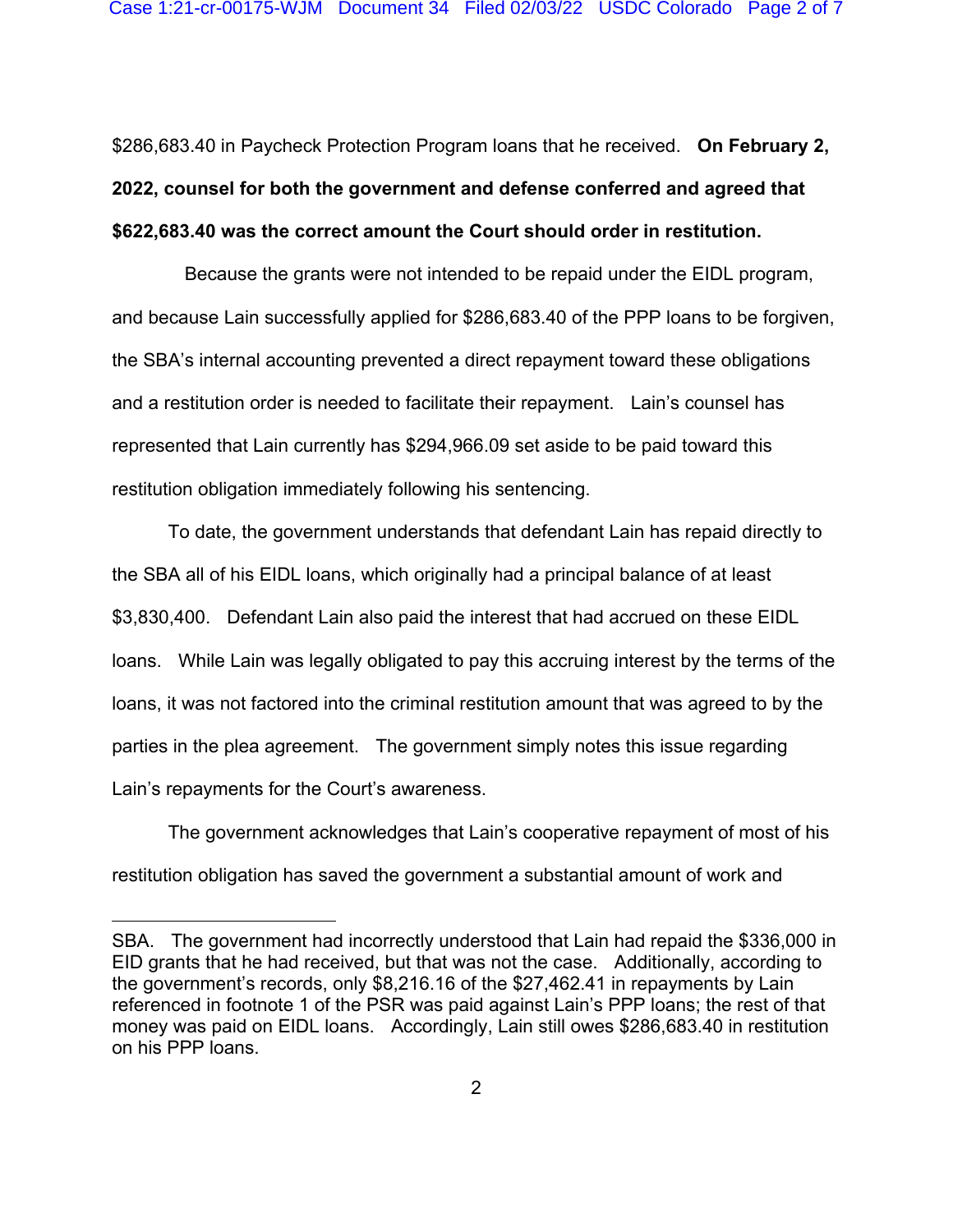should be commended. Nonetheless, the government opposes Lain's request for a variant sentence.

#### **Lain's Arguments for a Probationary Sentence Lack Merit**

In support of his request for a probationary sentence, defendant Lain claims he did not act out of greed when he applied for more than 70 EIDL loans that resulted in him receiving \$4,138,937.59 in EIDL loans and grants while he also fraudulently obtained \$294,900 in PPP funds. [Doc. # 31 at 8; Doc. # 17 at 9]. Lain also claims that confusion and poor communication about the EIDL and PPP programs contributed to his decision to engage in his fraud scheme because they allowed him to feel entitled to the government funds. [Doc. #31 at 4-5]. Defendant Lain further claims that he always intended to pay back all of the EIDL and PPP money that he received [*id.* at 5- 6], notwithstanding the fact that the \$336,000 in EIDL grants he received did not need to be repaid under the program and that he successfully applied to have the \$294,900 in PPP loans forgiven. Pivoting to his health, defendant Lain argues that the BOP cannot effectively treat his coronary vascular disease, high blood pressure, and high cholesterol, which he points out are also expensive conditions to treat. [*Id.* at 11]. Finally, and somewhat ironically, defendant Lain argues that the very pandemic that made his crime possible should prevent his incarceration because it might increase his chances of contracting COVID-19. [*Id.* at 12-13]. The Court should find that these arguments are without merit.

The facts of this case belie Lain's argument that he did not act out of greed. From late March through June of 2020, Lain submitted fraudulent EIDL applications on

3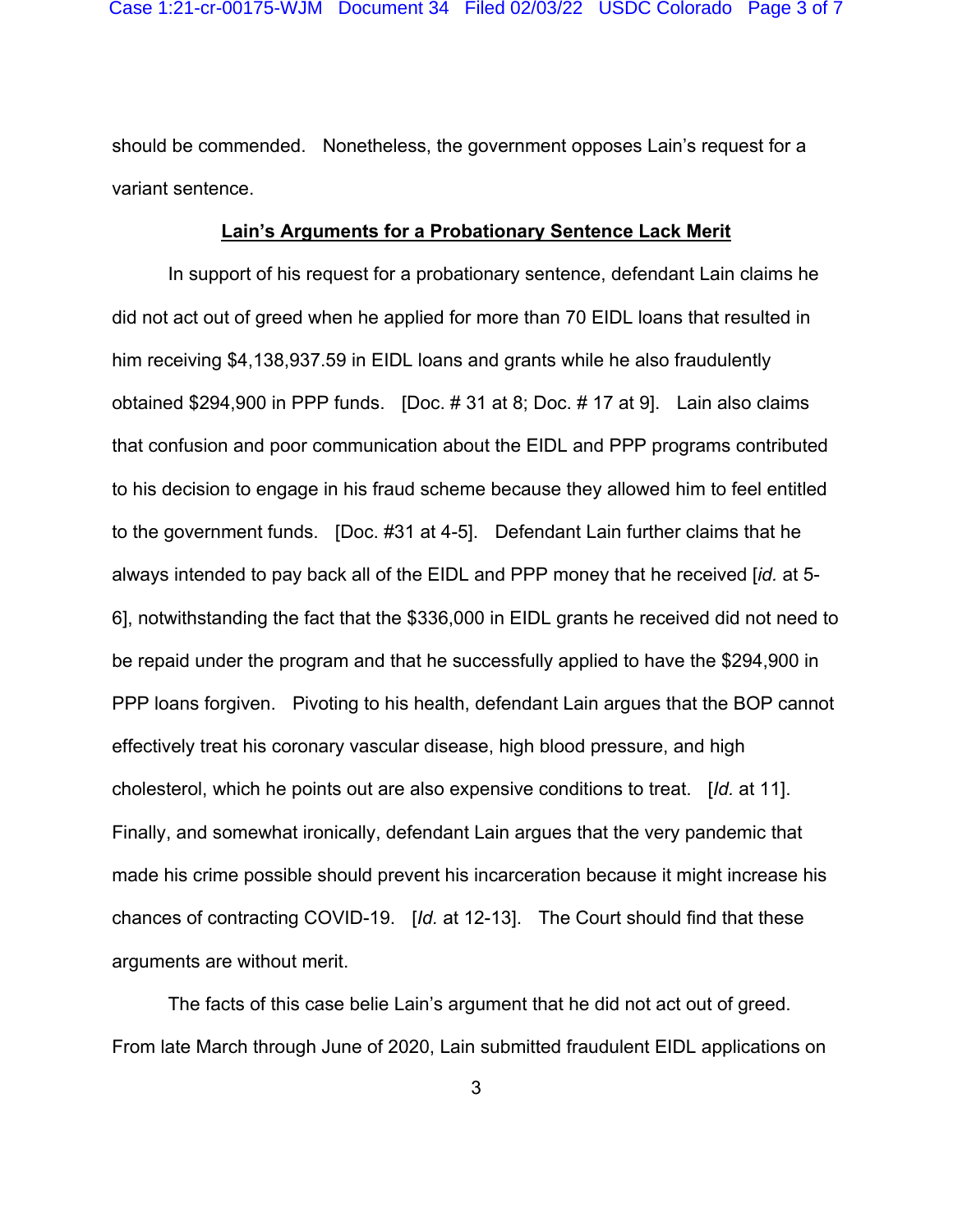behalf of more than 70 LLCs seeking loans and grants. [Doc. #17 at 7]. 70 of those EIDL applications were approved and funded by the SBA, and LLCs controlled by Lain received \$3,830,400 in EIDL proceeds and \$336,000 in Economic Injury Disaster Grant proceeds. [*Id.*]. Lain did not simply apply for one or two loans to help him weather the pandemic. Instead, he aggressively defrauded the EIDL program and received millions at the expense of others who truly needed the federal assistance. His greed cannot credibly be denied.

Nor can Lain's misguided sense of entitlement mitigate his decision to aggressively defraud the government. Lain lied repeatedly—under penalty of perjury to get what he wanted. [*Id.*]. Every child knows that is wrong, and no amount of "late night obsessive 'research'" [doc. #31 at 4] can soften the moral turpitude Lain demonstrated through his crime. Lain did not commit fraud because the EIDL and PPP programs were confusing. If Lain was confused, he would have told the truth, and his loans would have been declined. But Lain wanted the money and had no qualms about lying to get it. In at least 59 of those EIDL applications, Lain lied about the number of employees each LLC had. [Doc. # 17 at 7]. In all of the EIDL applications, Lain lied about the amount of gross revenues and cost of goods sold that each LLC had in the 12 months prior to January 31, 2020. [*Id.*]. In fact, none of the 70 LLCs was a company with any employees or any gross revenue or cost of goods sold in the 12 months prior to January 31, 2020. [*Id.*]. Additionally, in connection with each of the 70 loans, Lain signed a Loan Authorization and Agreement in which Lain falsely agreed to use all of the loan proceeds as required under the EIDL program. [*Id.*]. But Lain had

4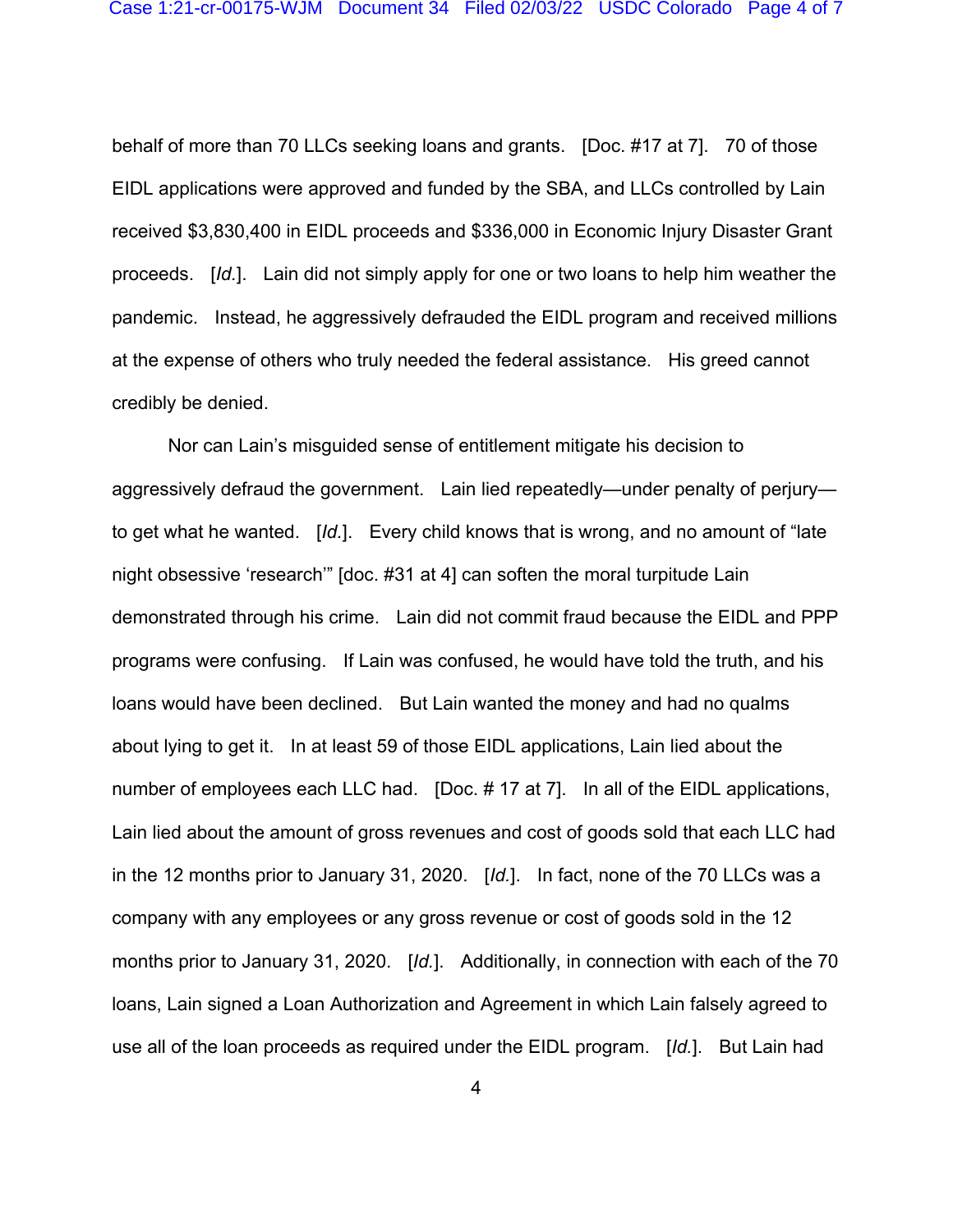always intended to use the EIDL proceeds for other purposes, including using the funds toward the purchase of a new home. [*Id.*]. Simply put, Lain lied to get money—a classic fraud. His attempts to mitigate his crime are not persuasive.

With respect to Lain's coronary vascular disease, high blood pressure, and high cholesterol, the Court is well aware of BOP's ability to effectively manage a wide array of medical conditions, including those cited by Lain. These fairly common medical conditions do not support a variant sentence in this case.

Finally, as to Lain's arguments about COVID-19, after nearly two years of the pandemic, the Court has certainly heard innumerable arguments about why COVID-19 should be a get-out-of-jail-free card. It is not. And the fact that effective vaccines are now widely available further undermines this argument.

Instead, the sentencing factors under Section 3553 must drive sentencing decisions. Here, those factors support a sentence that includes 41-months of incarceration. During an unprecedented global pandemic, Lain promptly defrauded emergency government programs to obtain millions for himself at the expense of others who needed the assistance. Lain's offense is unquestionably very serious. The nature, circumstances and seriousness of the offense, and the need to promote respect for the law, provide just punishment, and promote adequate deterrence requires a significant sentence in this case. Promoting general deterrence is particularly important in fraud cases. "Because economic and fraud-based crimes are more rational, cool, and calculated than sudden crimes of passion or opportunity, these crimes are prime candidates for general deterrence." *United States v. Musgrave*, 761

5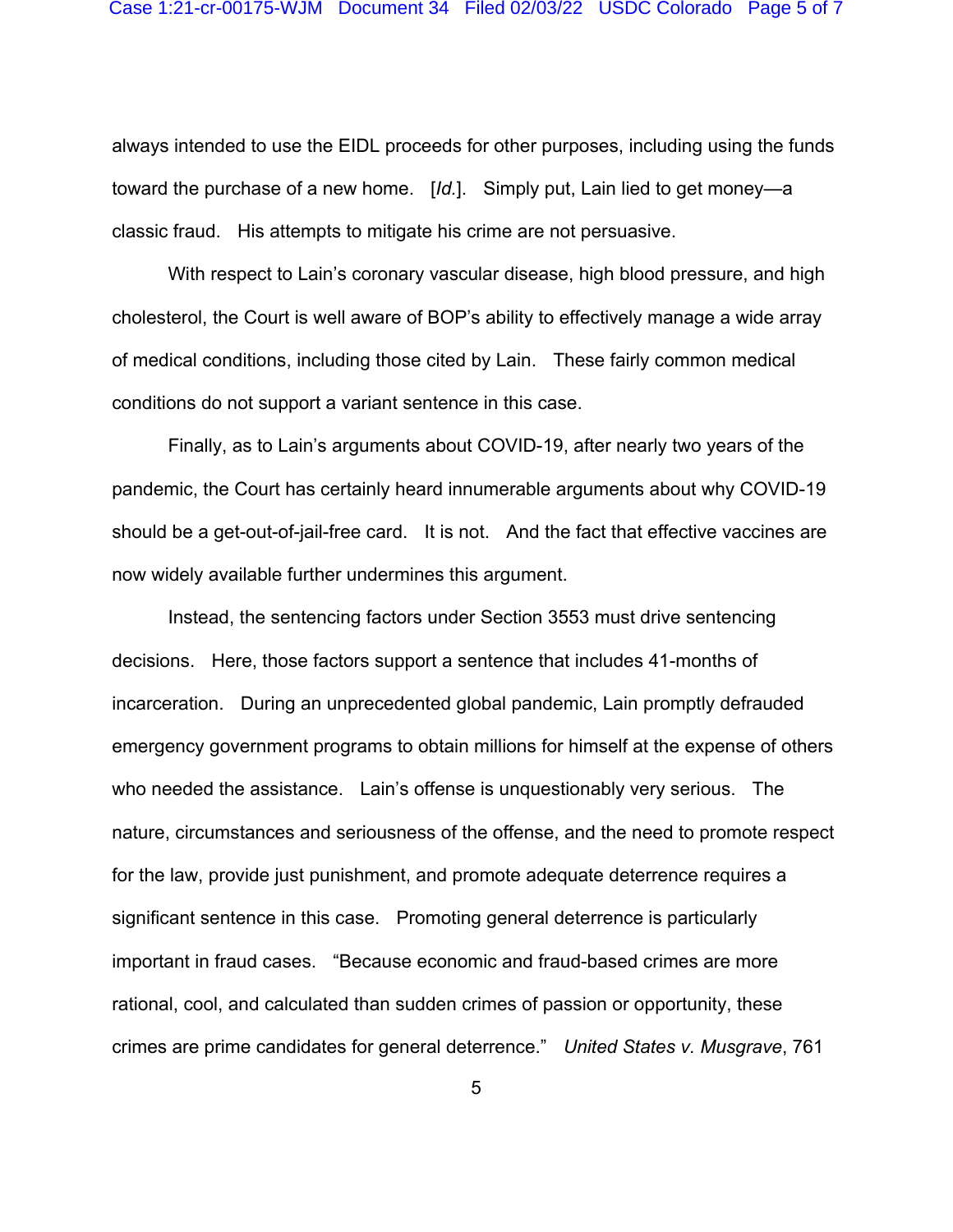F.3d 602, 609 (6th Cir. 2014) (citing other cases from the 6th Circuit and one from the

11th Circuit); *United States v. Martin*, 455 F.3d 1227, 1240 (11th Cir. 2006)

("Defendants in white collar crimes often calculate the financial gain and risk of loss,

and white-collar crime can therefore be affected and reduced with serious punishment").

As such, the Court should deny defendant Lain's motion for a variant sentence.

## **CONCLUSION**

 The government requests that the Court sentence the defendant to 41 months in prison, 3 years of supervised release, order the defendant to pay \$622,683.40 in restitution to the SBA, and impose all of the special conditions of supervised release as proposed by the probation officer.

Respectfully submitted,

COLE FINEGAN United States Attorney

 By: s/ *Pegeen D. Rhyne* PEGEEN D. RHYNE Assistant U.S. Attorney United States Attorney's Office 1801 California St., Suite 1600 Denver, CO 80202 (303) 454-0100 Fax: (303) 454-0409 Pegeen.Rhyne@usdoj.gov Attorney for the Government